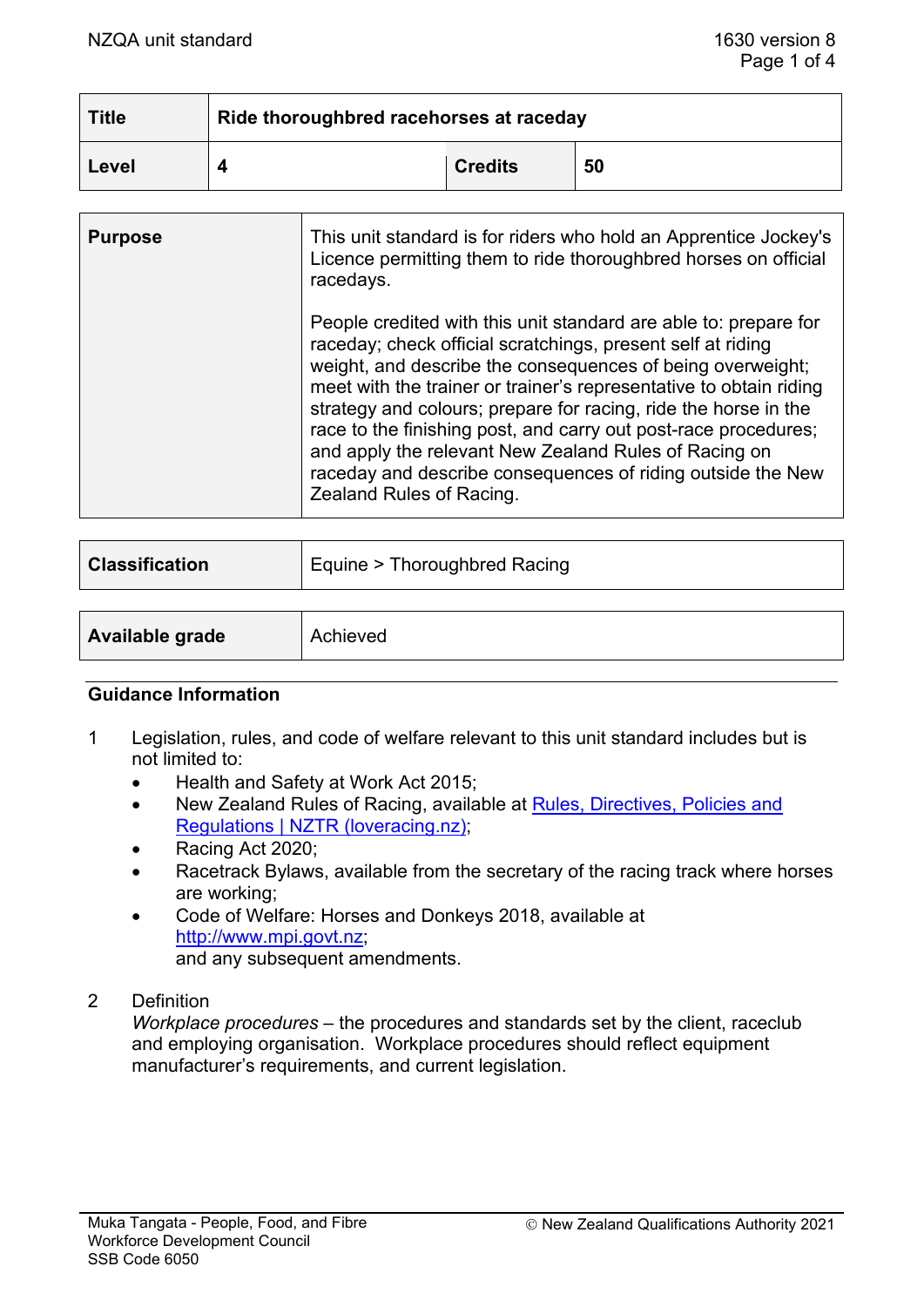- 3 For the purposes of assessment:
	- evidence must be presented in accordance with workplace procedures.
	- evidence may be presented after riding in at least three previous occasions to the satisfaction of a New Zealand Thoroughbred Racing (NZTR) nominated official.
	- The safety gear worn by the rider must meet the standards set by New Zealand Thoroughbred Racing Inc, available at [https://loveracing.nz/.](https://loveracing.nz/)

# **Outcomes and performance criteria**

## **Outcome 1**

Prepare for raceday.

## **Performance criteria**

- 1.1 Prepare personal items.
- 1.2 Determine riding weights for race rides.
- 1.3 Present raceday representation to officials.

Range may include but is not limited to – employer, employer stand-in, NZTR riding mentor; may be in writing.

1.4 Determine race track details and racing conditions, and race form of other horses in the field.

# **Outcome 2**

Check official scratchings, present self at riding weight, and describe the consequences of being overweight.

# **Performance criteria**

- 2.1 Check official scratchings.
- 2.2 Present self at nominated riding weight.
- 2.3 Describe the consequences of being overweight.

## **Outcome 3**

Meet with the trainer or trainer's representative to obtain riding strategy and colours.

## **Performance criteria**

3.1 Obtain details from the trainer or trainer's representative on the horse's characteristics, race pattern, preparation, and riding strategy.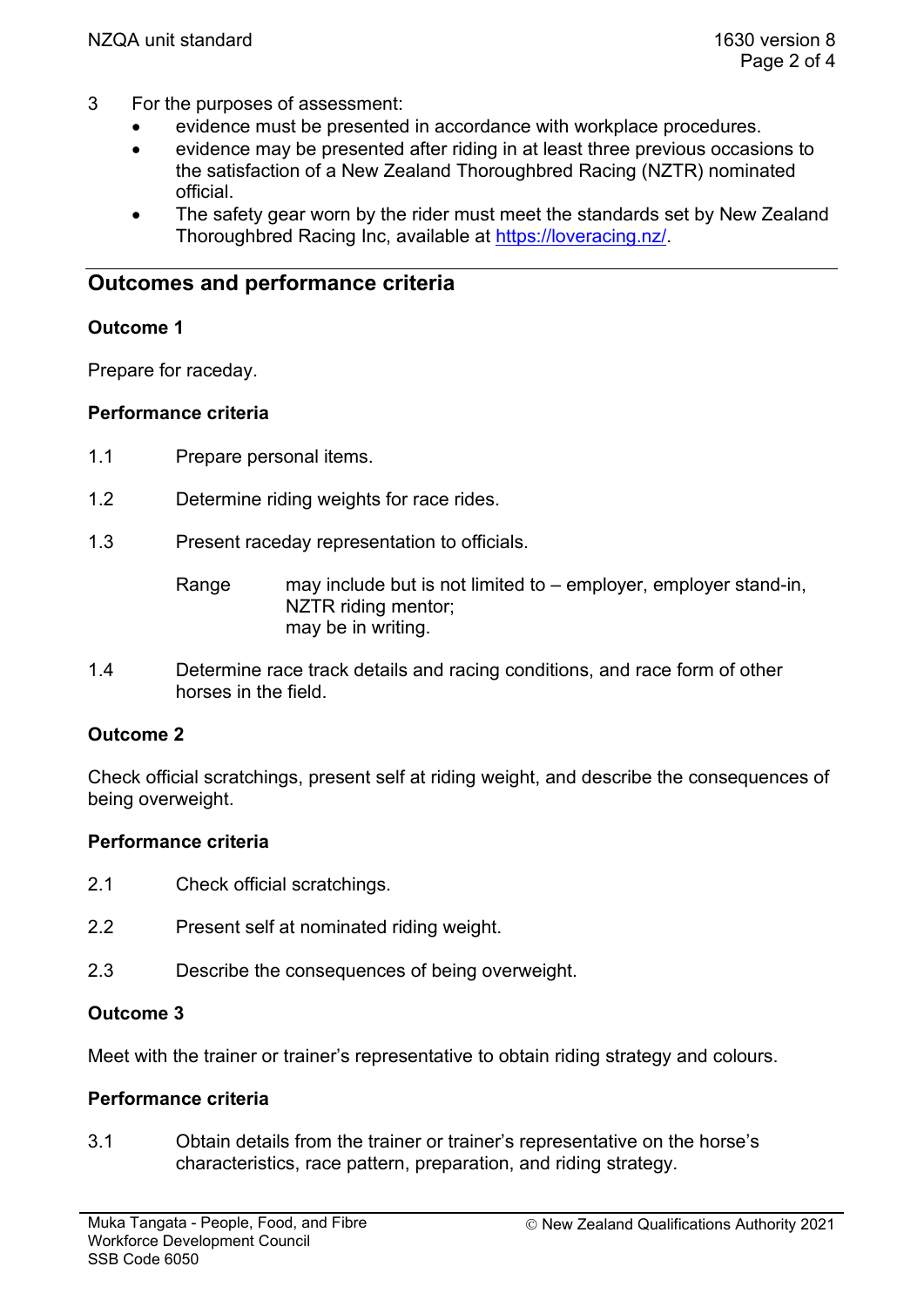- 3.2 Receive colours for racing and describe procedures for riding in club colours.
- 3.3 Weigh out and provide saddle and gear to trainer or trainer's representative for gearing up.
- 3.4 Describe procedures to follow with variations to riding weight.

#### **Outcome 4**

Prepare for racing, ride the horse in the race to the finishing post, and carry out post-race procedures.

#### **Performance criteria**

- 4.1 Present self in the birdcage at the right time, confirm instructions from trainer or trainer's representative, approach and mount the horse in a safe manner.
- 4.2 Ride horse to barriers in a controlled manner, check gear and follow starters orders for loading into barriers.
- 4.3 Ride horse in the race, implementing race tactics which encourage maximum performance and opportunity for the horse within the New Zealand Rules of Racing.
- 4.4 Identify and correct problems associated with horse's performance.
- 4.5 Carry out post-race procedures from race finish to return to the birdcage, and report to the trainer or trainer's representative.
- 4.6 Weigh in with saddle and gear.

#### **Outcome 5**

Apply the relevant New Zealand Rules of Racing on raceday and describe consequences of riding outside the New Zealand Rules of Racing.

## **Performance criteria**

- 5.1 Apply the relevant rules of the New Zealand Rules of Racing while on course on raceday.
- 5.2 Describe the consequences of riding outside the New Zealand Rules of Racing on raceday.

| <b>Planned review date</b> | ' 31 December 2026 |  |
|----------------------------|--------------------|--|
|                            |                    |  |